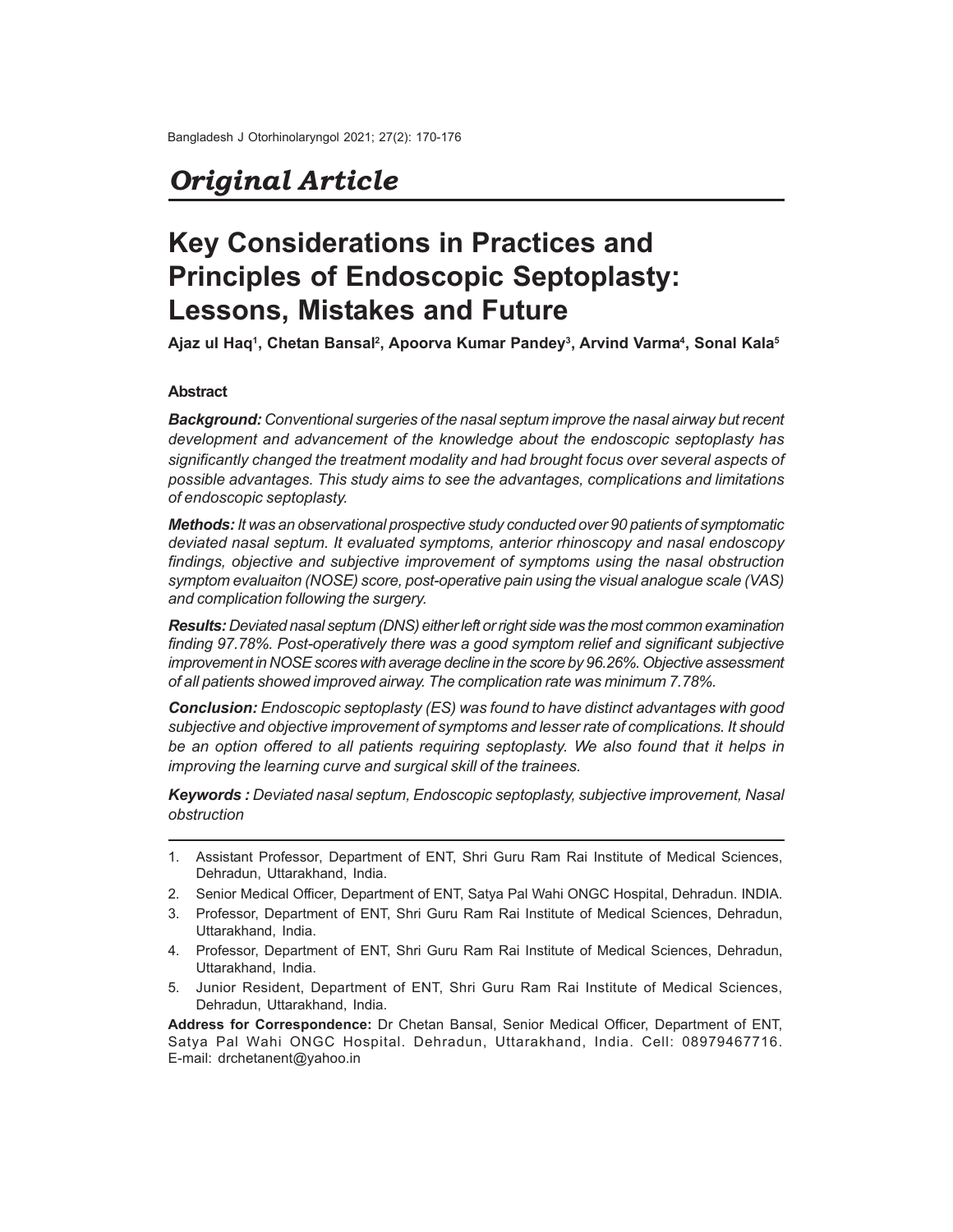#### **Introduction**

Septum surgery has come a long way since its outset. They have evolved from primitive intrusive procedures to procedures with better outcome and fewer complications. Over the decades, technique has changed from forcible fractures and splinting to submucous resection, classical septoplasty to endoscopic septoplasty (ES)<sup>1,2</sup>.

In 1991, Lanza<sup>3</sup> and Stammberger<sup>4</sup> initially introduced a minimal invasive technique named endoscopic septoplasty. Since then it is rapidly evolving and gaining popularity in rhinological practice. It permits accurate identification of septal pathology and associated lateral wall abnormalities. It is a conservative procedure which provides adequate visualization, room for instrumentation, access to paranasal sinuses, visualization and stoppage of post nasal bleeds and also provides scope for revision surgeries<sup>5-8</sup>.

The present study was undertaken to assess the advantages, limitations and outcomes of ES in terms of relief of symptoms, anatomical correction, post-operative morbidity. And also to assess it's utility as a learning tool for teaching purpose.

#### **Materials & Methods**

This observational prospective study was conducted at a tertiary care center over a period of 2 years from January 2019 to December 2020 amongst 90 patients of symptomatic DNS who attended the outpatient department of Otorhinolaryngology and Head & Neck Surgery after taking consent from the patient.

**Inclusion criteria-** Patients with symptomatic DNS (nasal obstruction, nasal discharge, hyposmia, headache, post nasal drip, sneezing, nasal bleeding, snoring, dry mouth, hyposmia, and dry mouth), septal spur, and refractory to conservative treatment were included in the study. All the patients in whom ES was performed as a preliminary step of another nasal surgery like functional endoscopic sinus surgery (FESS), dacryocystorhinostomy (DCR) were also included in this study.

**Exclusion criteria-** Patients who were medically unfit for surgery, age less than 10 years, acute rhinosinusitis, nasal polyps, malignancy, grossly deviated septum, upper respiratory tract infection and revision cases were excluded from the study.

At the first visit, the patient was subjected to a detailed clinical history. Anterior rhinoscopy was done. Diagnostic nasal endoscopy was performed. Patients symptoms were assessed and recorded using a validated Nasal Obstruction Symptom Evaluation (NOSE) score<sup>9</sup>. The patients were subjected to X ray paranasal sinuses to rule out sinus pathology.

#### **Technique for endoscopic septoplasty**

The procedure was performed under general anaesthesia. The septum was injected with 1% xylocaine in 1:20,0000 adrenaline on both the sides of septum using 0-degree rigid endoscope. After giving hemi-transfixation incision, sub-mucoperichondrial flap was raised using a Freer's elevator under direct visualization with an endoscope, exposing the underlying bone, and further removing the most deviated part of septum including both the bony and cartilaginous septum. Later, the flap was repositioned, hemostasis was ensured and edges of the incision were just approximated with absorbable sutures. For isolated septal spur, ipsilateral incision was given on the apex of spur just parallel to the floor of the nose. Superior and inferior flaps were elevated to expose the septal spur, which was then removed. The nasal packing was done with Merocel. Post-operative pain for all patients was assessed using the VAS<sup>10</sup>. Difference between pre-operative and post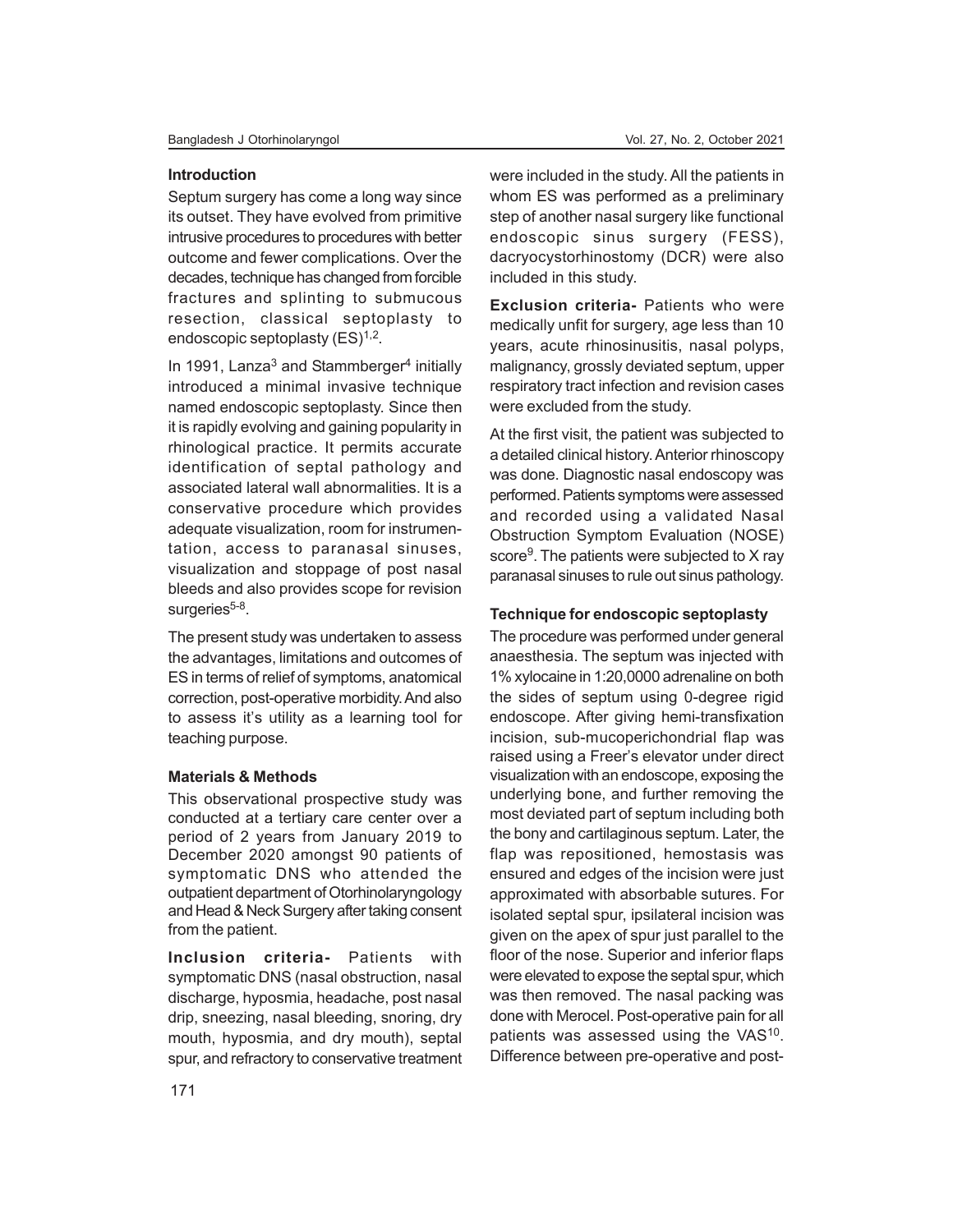operative NOSE score was compared using paired T-test and p-value less than 0.05 was considered as significant.

# **Results**

A total number of 90 patients underwent ES over a period of two years from January 2019 to December 2020. Amongst these, 59 were male and 31 were female. The male:female distribution was 1.9:1. The youngest patient was 12 years old and the oldest one was 59 years old. Most commonly affected age group was 21-30 years (46.67%). (Figure 2) Mean age of the study population is 33.97 years.

During surgical procedure, only ES was done in 51 (56.67%), rest were combination of procedure such as: ES with Inferior turbinate resection in 20 (22.22%) patients, ES with FESS in 11 (12.22%) patients and ES with DCR in 8 (8.89%) patients.

The most common presenting complaint among the study population was nasal obstruction (87.78%) followed by nasal discharge (47.78%), sneezing (37.78%), postnasal drip (32.22%), headache (24.44%). Least common symptoms were snoring and

dry mouth (16.67%), hyposmia (15.55%), epiphora (8.89%) and nasal bleeding (6.67%). The duration of the presenting complaints varied from four months to 5 years. (Table I)

DNS (either left or right side) was the most common finding 97.78%. The next common finding was hypertrophied inferior turbinate 54.44% followed by bony spur 25.55%.

The mean time taken for the surgery was 71.34 minutes. All the patients were assessed for the intra-operative blood loss. Majority of them 86% had minimal blood loss (<45ml) while 14% had >45ml blood loss. When we assessed the post-operative pain, we found that majority of patients 82.3% had mild pain.

Subjective improvement was also assessed by comparing the pre-operative and postoperative NOSE score. All the patients with extreme (n=26) and severe (n=55) nasal obstruction were relieved post-operatively. Moderate and mild nasal obstruction was present in (3 and 11 patients respectively) following the surgery. The average preoperative and post-operative NOSE score were 65.33 and 2.44 respectively. The average

|           | Symptoms             | No. of patients (%) | No of patients in which symptom   |  |
|-----------|----------------------|---------------------|-----------------------------------|--|
|           |                      |                     | got relieved post-operatively (%) |  |
|           | a) Nasal obstruction | 79 (87.78%)         | 78                                |  |
|           | b) Nasal discharge   | 43 (47.78%)         | 43                                |  |
|           | c) Headache          | 22 (24.44%)         | 20                                |  |
|           | d) Postnasal drip    | 29 (32.22%)         | 29                                |  |
|           | e) Sneezing          | 34 (37.78%)         | 34                                |  |
| f)        | Nasal bleeding       | 6(6.67%)            | 6                                 |  |
| g)        | Snoring              | 15 (16.67%)         | 11                                |  |
|           | h) Hyposmia          | 14 (15.55%)         | 11                                |  |
| $\vert$ ) | Dry mouth            | 15 (16.67%)         | 14                                |  |
| j)        | Epiphora             | 8(8.89%)            | 8                                 |  |

**Table I :** *Distribution of presenting symptoms and symptoms relieved post-operatively*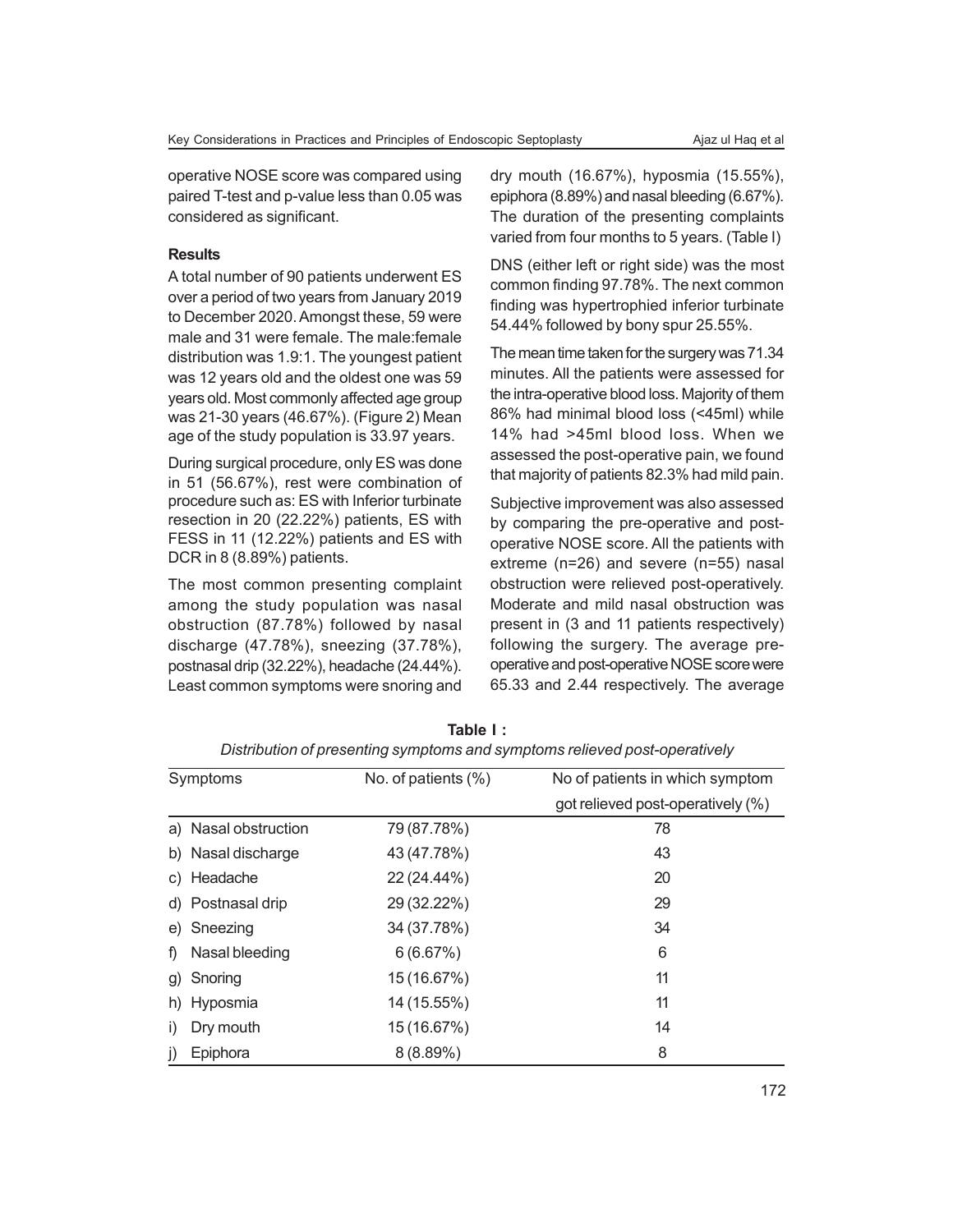| Intra-operative and post-operative complications |                                                             |          | Percentage |
|--------------------------------------------------|-------------------------------------------------------------|----------|------------|
|                                                  |                                                             | patients | %          |
| a                                                | Haemorrhage from septal branch of superior labial artery    |          | $2.22\%$   |
|                                                  | Unilateral flap tear                                        | 5.       | 5.55%      |
| $\mathcal{C}$                                    | Synechae formation in between septum and inferior turbinate |          | 7.78%      |

**Table II :** *Distribution of complications following ES*

decline in the score was 62.89 (96.26%). There was significant subjective improvement in NOSE scores post-operatively.

Amongst the complications following surgery, immediate complications occurred in 7(7.78%) patients. Amongst them, unilateral flap tear occurred in 5 patients and hemorrhage from septal branch of superior labial artery occurred in 2 patients. Synechiae formation in between septum and inferior turbinate was seen in 7 patients. Septal perforation, septal hematoma and external deformity were not encountered in any patient. (Table II).

# **Discussion**

ES is a conservative and precise approach and provides better illumination, visualization, accurate access and complete correction of the deviated part of the septum without causing much complication thus improving the surgical outcome.

In present study, we found male preponderance 65.55% with the most common affected age group being the 2<sup>nd</sup> decade. This was in concordance with studies of Kour B et al<sup>6</sup> and Mandour ZM et al.<sup>8</sup> In our study, isolated ES was done in 56.67% cases, rest of the cases was a combination procedure such as ES with Inferior turbinate resection, ES with FESS and ES with DCR. This is comparable to the study of Islam A et al<sup>11</sup> who noted that isolated septoplasty was done in 49.26% cases. While doing DCR, sometimes it is difficult to approach the lacrimal sac, so in these cases ES is done as a preliminary surgery to gain easy access to the sac.

On assessing the surgical time, we found that intra-operative time for our study (71.34 minutes) was almost comparable to Singh A et al<sup>12</sup> (76.36 minutes). Further in their study,<sup>12</sup> they found that time taken for ES was more as compared to conventional method. As stabilizing and manipulating the endoscope in the nasal cavity is difficult, it takes more time for the surgery. It is possible that as surgeons gain more experience, the intra-operative time will reduce further. On assessing the blood loss during surgery, we found that majority of patients 86% had minimal blood loss which was similar to the study of Aiyer RG et al<sup>13</sup> who found that  $82\%$ had minimal blood loss with ES. This could be because the incision is given only in the most deviated part leading to lesser amount of bleeding. As there is less dissection and resection of tissues in ES, so the perception of pain post-operatively is also less.<sup>14</sup> Majority of our patients experienced mild postoperative pain. Singh A et al<sup>12</sup> and Aiyer RG et al<sup>13</sup> also observed that patients who underwent ES had mild pain (77.3% and 64% respectively).

As ES provides a direct targeted approach to the septal anatomic deformity, allowing a minimally invasive procedure with limited septal mucosal flap dissection and removal of a small cartilaginous and/or bony deformity<sup>12,15</sup> so it helps in relieving the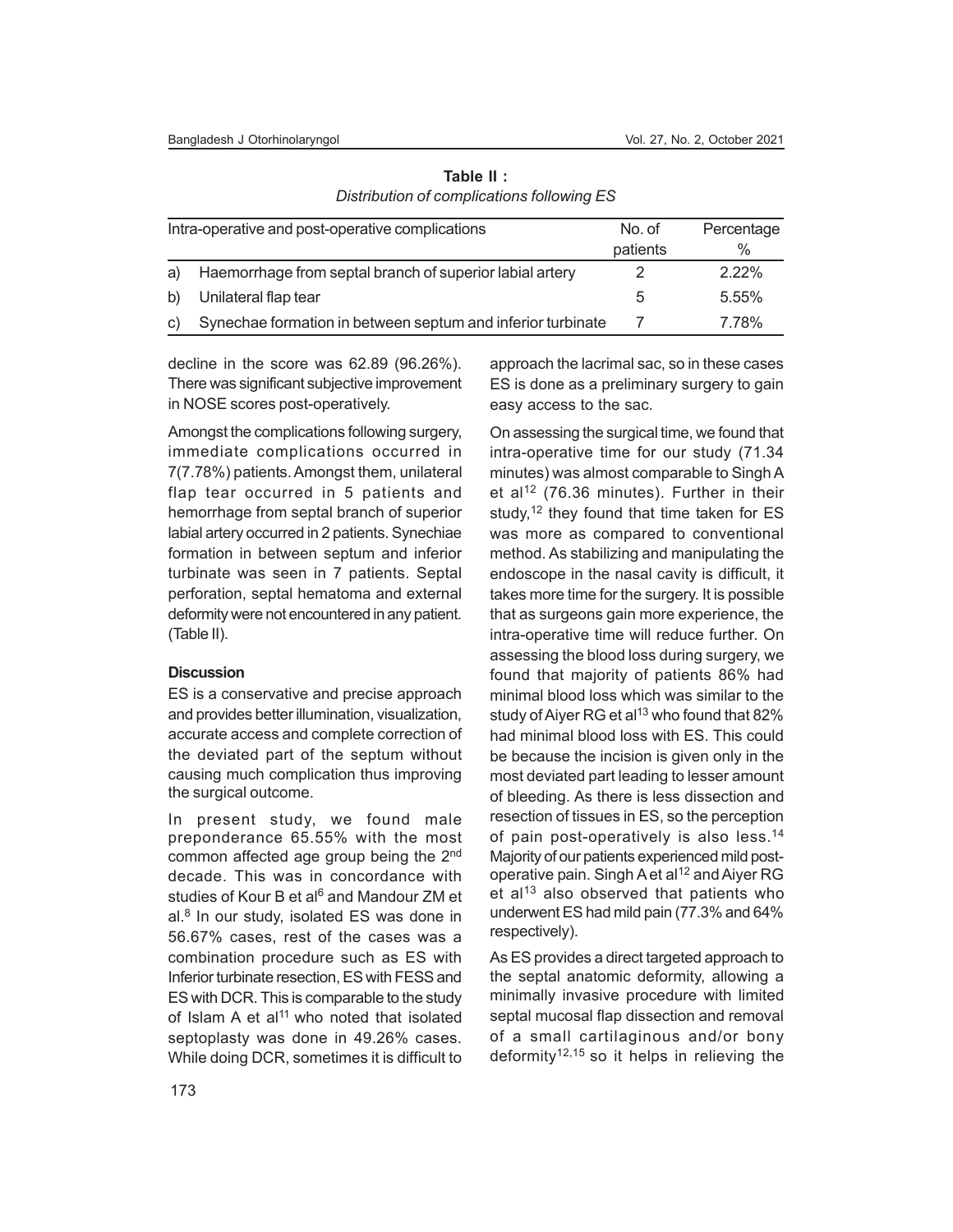symptoms effectively. We observed that there was significant relief in symptoms of nasal obstruction, nasal discharge, nasal obstruction, post nasal drip, nasal bleeding, sneezing and dry mouth. This was consistent with the studies of Rajguru R et al<sup>1</sup> and Tukaram  $KV$  et al<sup>16</sup> who observed that persistence of symptom was more with conventional septoplasty. In our study, 73.3% patients were relieved of snoring. Persistence of snoring may be due to the pathology associated with nasopharynx, epiglottis or tongue base. Similarly Rajguru R et al<sup>1</sup> also did not get good relief of snoring as only 64% patients were relieved. Virkkula et al<sup>17</sup> observed that operative treatment of structural nasal obstruction did not seem to decrease snoring time, snoring intensity or sleepdisordered breathing.

Since objective evaluation of nasal obstruction by acoustic rhinometry, rhinomanometry does not correlate well with patients' subjective feelings of patency<sup>18</sup>, so physicians focus on patient reported outcome measures to determine treatment efficacy<sup>19</sup>. NOSE score has emerged as a frequently used health related quality of life instrument specific to nasal obstruction in surgical patient<sup>20</sup>. In our study, there was a significant subjective improvement in the NOSE score postoperatively and the decline was 96.26%.Singh A et al<sup>12</sup> compared the NOSE score in conventional as well as ES and they also observed a significant decline (74% and 92.76% respectively).

In this study, immediate per-operative complications occurred in 7.78% patients and they included undue haemorrhage from septal branch of superior labial artery in 2 (2.22%) patients that occurred during removal of maxillary crest and unilateral flap tear in 5(5.55%) patients. Both of these were minor complications and were managed without any difficulty. In concurrent to our study, Islam A et al<sup>11</sup> also noticed hemorrhage in 1.66% and flap tear in 2.5% patients. We observed synechiae formation in between septum and inferior turbinate in 7 (7.78%) patients. Rajguru R et al<sup>1</sup> and Tukaram KVet al<sup>16</sup> had synechiae in 2% and 1.92% patients respectively whereas Islam A et al<sup>11</sup>did not observed any case of synechiae in their study.

Several studies concluded that ES is beneficial in regards to illumination, avoiding unnecessary tissue handling, flap tear, septal perforations and hematoma<sup>1,8,11</sup>. We found that there are reduced chances of synechiae formation and flap tear which may be due to the limited extent of flap dissection along with limited manipulation and resection of septal framework. In cases of endoscopic removal of spur, sometimes there is no need of suturing of the flap as it gets approximated by itself. Incision is given only in the most deviated part leading to precise repair and lesser amount of blood loss.

We have found it to be a valuable teaching tool which provide excellent opportunity for recording and studying. By direct visualization on the monitors, it helps in improving the learning curve and surgical skill of the trainees1,8,11,13 .

The limitations of ES which we experienced during our study period were need for frequent cleaning of the tip, loss of binocular vision, inability to use both hands, adequate additional training was required for the procedure, longer surgical time as it is a single handed surgery, anterior and caudal deformities cannot be corrected as there is minimal support for the endoscope in these segments, higher cost of instruments and surgery as it requires endoscope, camera, telescope, monitor.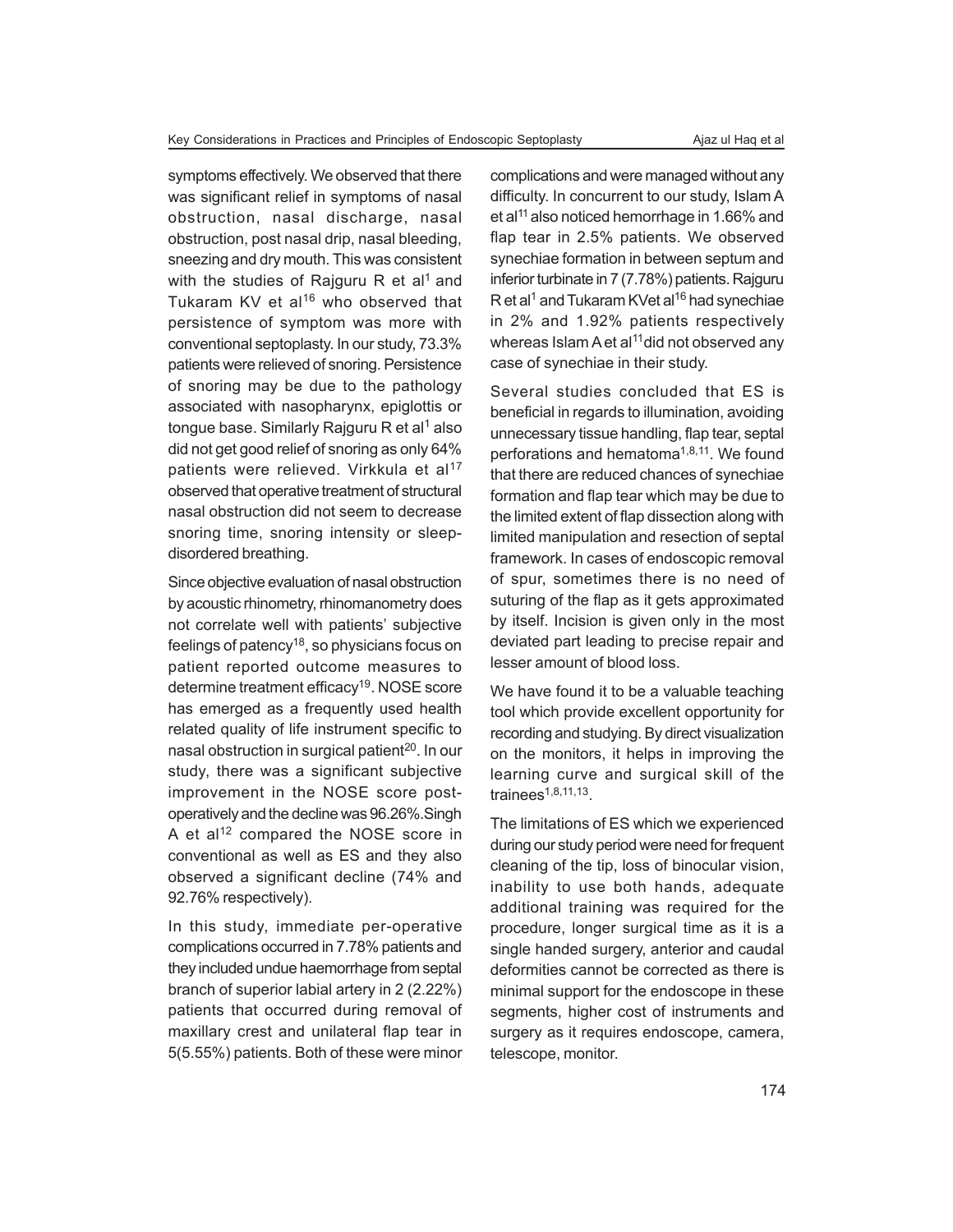#### **Summary**

ES is found to have a significant edge in treating a DNS patient as it enables accurate identification of the pathology. The technical advantage of ES is that it is performed with minimal manipulation and resection of pathological area resulting in minimal damage to the tissues, minimal removal of septum and hence precise repair. As it provides better visualization, it is considered to be excellent learning tool for teaching purposes.

# **References**

- 1. Rajguru R, Singh I, Galagali JR, Singh A. Septoplasty techniques- conventional versus endoscopic: our experience. Int J Otorhinolaryngol Head Neck Surg 2017;3:990-996.
- 2. Gupta N. endoscopic septoplasty. Indian j otolaryngology and head neck surgery 2005;57(3):240-243.
- 3. Lanza DC, Kennedy DW, Zinreich SJ. Nasal endoscopy and its surgical applications. In: Lee KJ, ed. Essential Otolaryngology: Head and Neck Surgery, 5th edn. New York: Medical Examination, 1991;373–387.
- 4 Stammberger H. Special problems. In: M. Hawke, ed. Functional Endoscopic Sinus Surgery: The Messerklinger Technique. Philadelphia: BC Decker, 1991;432–433.
- 5. Kaushik S, Vashistha S, Jain NK. Endoscopic vs Conventional Septoplasty: A Comparative Study. Clinical Rhinology: An International Journal 2013;6(2):84-87.
- 6. Kour B, Budhiraja G, Dolma K, Guram D. A comparative study of conventional septoplasty versus endoscopic

septoplasty. Adesh Univ J Med Sci Res 2019;1(1):27-30.

- 7. Manjuanth K. A comparative study of endoscopic septoplasty versus conventional septoplasty. Indian J Otolaryngol Head Neck Surg 2014;66:155-161.
- 8. Mandour ZM. What nasal endoscope adds in septoplasty. Egyptian Journal of Ear, Nose, Throat and Allied Sciences 2017;18:11-15.
- 9. Stewart MG, Witsell DL, Smith TL, et al Development and validation of the Nasal Obstruction Symptom Evaluation (NOSE) scale. Otolaryngol Head Neck Surg. 2004;130(2):157-163.
- 10. Whaley L, Wong, D. Nursing Care of Infants and Children, ed 3, p. 1070. ©1987 by C.V. Mosby Company. Research reported in Wong D, Baker C. Pain in children: Comparison of assessment pain scales. Pediatric Nursing 1988;14(1):9-17.
- 11. Islam A, Mohammad T, Chowdhury NH, Mamoon TB, Milki FU, Rahman L. Advantages and Limitations of Endoscopic Septoplasty: Experience of 120 Cases. International Journal of Innovative Science and Research Technology 2020;5(7):233-238.
- 12. Singh A, Bhat N, Bhandarkar P, Singh R.A Comparative Study of Conventional versus Endoscopic Septoplasty. Bengal Journal of Otolaryngology and Head Neck Surgery 2018;26(1):1-9.
- 13. Aiyer RG, Raval JB. Comparative Study Between Endoscopic Septoplasty and Conventional Septoplasty. World Articles in Ear, Nose and Throat 2010;3:1.